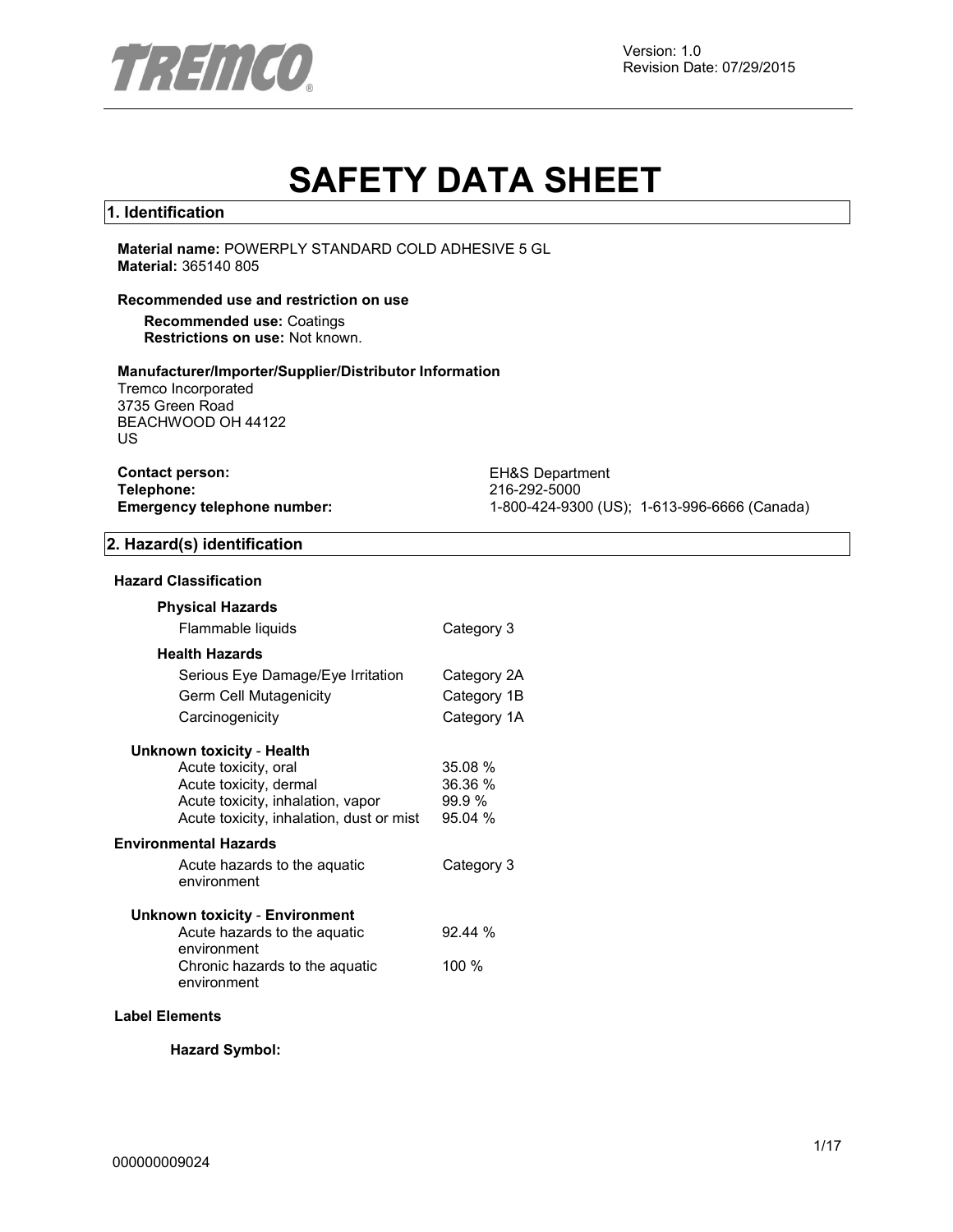



| <b>Signal Word:</b>                            | Danger                                                                                                                                                                                                                                                                                                                                                                                                                                                                                                                                                                                                                             |
|------------------------------------------------|------------------------------------------------------------------------------------------------------------------------------------------------------------------------------------------------------------------------------------------------------------------------------------------------------------------------------------------------------------------------------------------------------------------------------------------------------------------------------------------------------------------------------------------------------------------------------------------------------------------------------------|
| <b>Hazard Statement:</b>                       | Flammable liquid and vapor.<br>Causes serious eye irritation.<br>May cause genetic defects.<br>May cause cancer.<br>Harmful to aquatic life.                                                                                                                                                                                                                                                                                                                                                                                                                                                                                       |
| <b>Precautionary</b><br>Statement:             |                                                                                                                                                                                                                                                                                                                                                                                                                                                                                                                                                                                                                                    |
| <b>Prevention:</b>                             | Keep away from heat, hot surfaces, sparks, open flames and other ignition<br>sources. No smoking. Keep container tightly closed. Ground/bond container<br>and receiving equipment. Use explosion-proof<br>electrical/ventilating/lighting/equipment. Use only non-sparking tools. Take<br>precautionary measures against static discharge. Wear protective<br>gloves/protective clothing/eye protection/face protection. Wash thoroughly<br>after handling. Obtain special instructions before use. Do not handle until all<br>safety precautions have been read and understood. Use personal protective<br>equipment as required. |
| <b>Response:</b>                               | If in eyes: Rinse cautiously with water for several minutes. Remove contact<br>lenses, if present and easy to do. Continue rinsing. If eye irritation persists:<br>Get medical advice/attention. IF ON SKIN (or hair): Take off immediately all<br>contaminated clothing. Rinse skin with water/shower. If exposed or<br>concerned: Get medical advice/attention. In case of fire: Use  to<br>extinguish.                                                                                                                                                                                                                          |
| Storage:                                       | Store in well-ventilated place. Keep cool. Store locked up.                                                                                                                                                                                                                                                                                                                                                                                                                                                                                                                                                                        |
| Disposal:                                      | Dispose of contents/container to an appropriate treatment and disposal<br>facility in accordance with applicable laws and regulations, and product<br>characteristics at time of disposal.                                                                                                                                                                                                                                                                                                                                                                                                                                         |
| hazards which do not<br>in GHS classification: | Static accumulating flammable liquid can become electrostatically charged<br>even in bonded and grounded equipment. Sparks may ignite liquid and<br>vapor. May cause flash fire or explosion.                                                                                                                                                                                                                                                                                                                                                                                                                                      |

# **3. Composition/information on ingredients**

## **Mixtures**

**Other result** 

| <b>Chemical Identity</b>              | <b>CAS number</b> | Content in percent (%)* |
|---------------------------------------|-------------------|-------------------------|
| Asphalt                               | 8052-42-4         | $40 - 70%$              |
| Stoddard solvent (Mineral<br>Spirits) | 8052-41-3         | $15 - 40%$              |
| Calcium Carbonate<br>(Limestone)      | 1317-65-3         | $10 - 30%$              |
| Magnesium aluminum silicate           | 12174-11-7        | $5 - 10%$               |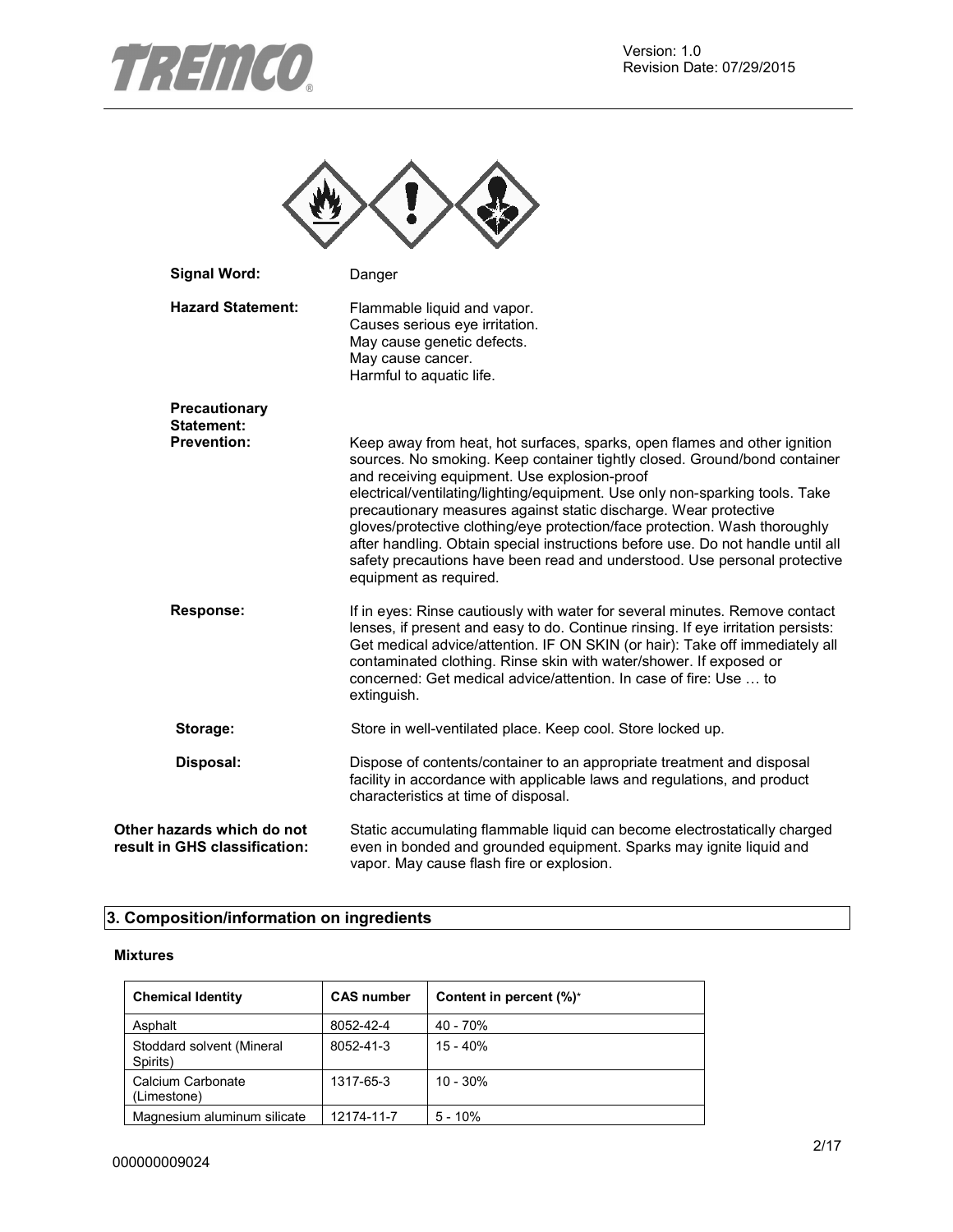

| Petroleum distillates                       | 64742-47-8    | $3 - 7%$     |
|---------------------------------------------|---------------|--------------|
| Cellulose                                   | 9004-34-6     | $3 - 7%$     |
| 1,2,4-Trimethylbenzene                      | $95 - 63 - 6$ | $0.5 - 1.5%$ |
| 1,3,5-Trimethylbenzene                      | 108-67-8      | $0.5 - 1.5%$ |
| Clay                                        | 1332-58-7     | $0.5 - 1.5%$ |
| Xylene                                      | 1330-20-7     | $0.5 - 1.5%$ |
| Magnesite                                   | 546-93-0      | $0.1 - 1\%$  |
| Crystalline Silica (Quartz)/<br>Silica Sand | 14808-60-7    | $0.1 - 1\%$  |
| Nonane                                      | 111-84-2      | $0.1 - 1\%$  |

\* All concentrations are percent by weight unless ingredient is a gas. Gas concentrations are in percent by volume.

| 4. First-aid measures                                         |                                                                                                                                                                                                                |
|---------------------------------------------------------------|----------------------------------------------------------------------------------------------------------------------------------------------------------------------------------------------------------------|
| Ingestion:                                                    | Call a POISON CENTER/doctor//if you feel unwell. Rinse mouth.                                                                                                                                                  |
| Inhalation:                                                   | Move to fresh air.                                                                                                                                                                                             |
| <b>Skin Contact:</b>                                          | Wash skin thoroughly with soap and water. Take off immediately all<br>contaminated clothing. If skin irritation occurs: Get medical advice/attention.                                                          |
| Eye contact:                                                  | Immediately flush with plenty of water for at least 15 minutes. If easy to do,<br>remove contact lenses. Get medical attention.                                                                                |
| Most important symptoms/effects, acute and delayed            |                                                                                                                                                                                                                |
| Symptoms:                                                     | Respiratory tract irritation.                                                                                                                                                                                  |
|                                                               | Indication of immediate medical attention and special treatment needed                                                                                                                                         |
| Treatment:                                                    | Symptoms may be delayed.                                                                                                                                                                                       |
| 5. Fire-fighting measures                                     |                                                                                                                                                                                                                |
| <b>General Fire Hazards:</b>                                  | Use water spray to keep fire-exposed containers cool. Water may be<br>ineffective in fighting the fire. Fight fire from a protected location. Move<br>containers from fire area if you can do so without risk. |
| Suitable (and unsuitable) extinguishing media                 |                                                                                                                                                                                                                |
| Suitable extinguishing<br>media:                              | Use fire-extinguishing media appropriate for surrounding materials.                                                                                                                                            |
| Unsuitable extinguishing<br>media:                            | Avoid water in straight hose stream; will scatter and spread fire.                                                                                                                                             |
| Specific hazards arising from<br>the chemical:                | Vapors may travel considerable distance to a source of ignition and flash<br>back. Vapors may cause a flash fire or ignite explosively. Prevent buildup of<br>vapors or gases to explosive concentrations.     |
| Special protective equipment and precautions for firefighters |                                                                                                                                                                                                                |
| <b>Special fire fighting</b><br>procedures:                   | No data available.                                                                                                                                                                                             |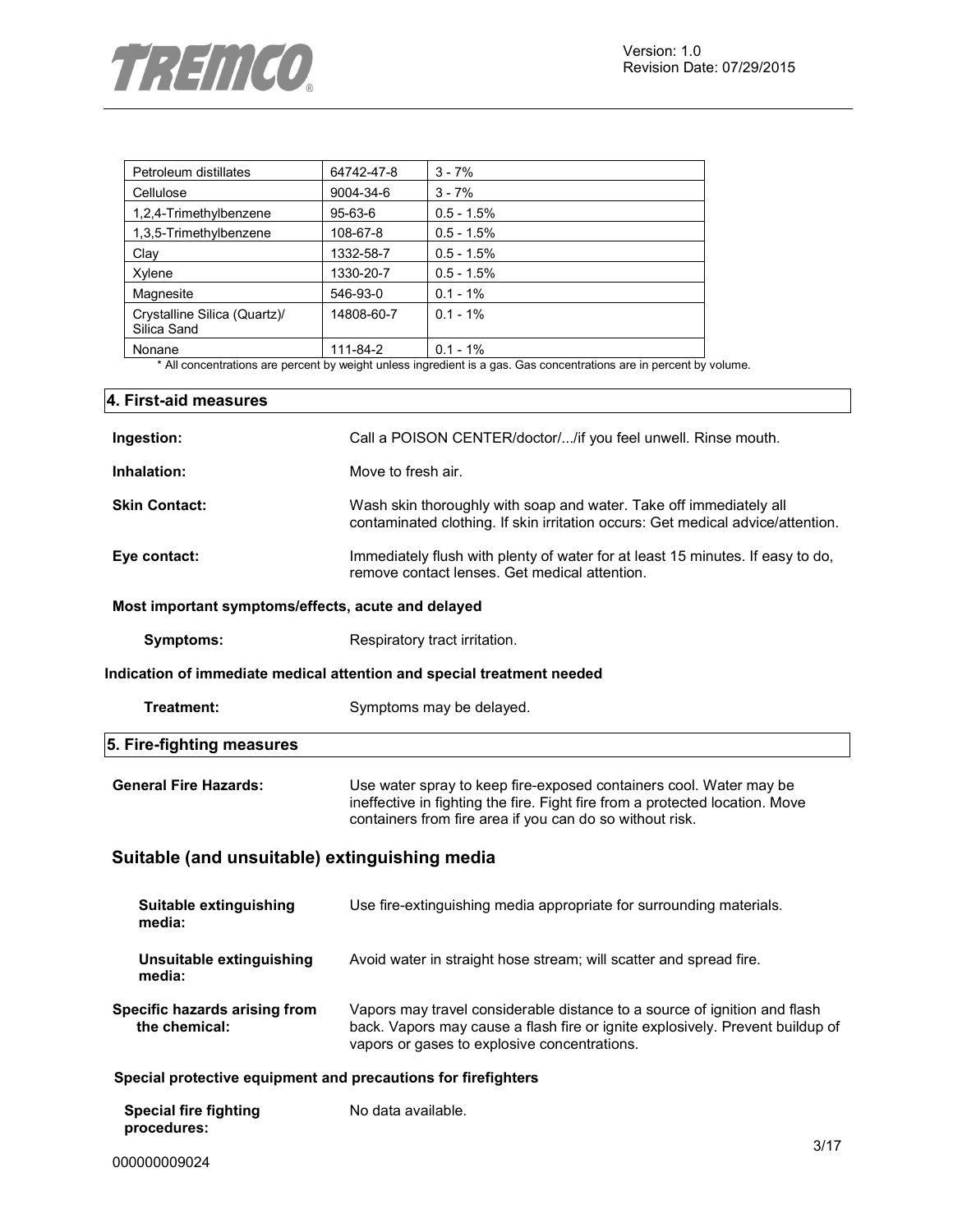

| Special protective equipment<br>for fire-fighters:                         | Firefighters must use standard protective equipment including flame<br>retardant coat, helmet with face shield, gloves, rubber boots, and in<br>enclosed spaces, SCBA.                                                                                                                                                                                                                                                                                                                                                                                                             |  |  |
|----------------------------------------------------------------------------|------------------------------------------------------------------------------------------------------------------------------------------------------------------------------------------------------------------------------------------------------------------------------------------------------------------------------------------------------------------------------------------------------------------------------------------------------------------------------------------------------------------------------------------------------------------------------------|--|--|
| 6. Accidental release measures                                             |                                                                                                                                                                                                                                                                                                                                                                                                                                                                                                                                                                                    |  |  |
| Personal precautions,<br>protective equipment and<br>emergency procedures: | Ventilate closed spaces before entering them. ELIMINATE all ignition<br>sources (no smoking, flares, sparks or flames in immediate area). Keep<br>upwind.                                                                                                                                                                                                                                                                                                                                                                                                                          |  |  |
| <b>Methods and material for</b><br>containment and cleaning<br>up:         | Dam and absorb spillages with sand, earth or other non-combustible<br>material. Collect spillage in containers, seal securely and deliver for<br>disposal according to local regulations.                                                                                                                                                                                                                                                                                                                                                                                          |  |  |
| <b>Notification Procedures:</b>                                            | In the event of a spill or accidental release, notify relevant authorities in<br>accordance with all applicable regulations.                                                                                                                                                                                                                                                                                                                                                                                                                                                       |  |  |
| <b>Environmental Precautions:</b>                                          | Do not contaminate water sources or sewer. Prevent further leakage or<br>spillage if safe to do so. Avoid release to the environment.                                                                                                                                                                                                                                                                                                                                                                                                                                              |  |  |
| 7. Handling and storage                                                    |                                                                                                                                                                                                                                                                                                                                                                                                                                                                                                                                                                                    |  |  |
| Precautions for safe handling:                                             | Do not handle until all safety precautions have been read and understood.<br>Obtain special instructions before use. Use personal protective equipment<br>as required. Avoid contact with eyes. Wash hands thoroughly after<br>handling. Keep away from heat, hot surfaces, sparks, open flames and<br>other ignition sources. No smoking. Ground/bond container and receiving<br>equipment. Take precautionary measures against static discharges.<br>Provide adequate ventilation. Wear appropriate personal protective<br>equipment. Observe good industrial hygiene practices. |  |  |
| Conditions for safe storage,<br>including any<br>incompatibilities:        | Store locked up. Store in a well-ventilated place. Store in a cool place.                                                                                                                                                                                                                                                                                                                                                                                                                                                                                                          |  |  |

# **8. Exposure controls/personal protection**

## **Control Parameters**

## **Occupational Exposure Limits**

| <b>Chemical Identity</b>                                  | type       | <b>Exposure Limit Values</b> | <b>Source</b>                                                                     |
|-----------------------------------------------------------|------------|------------------------------|-----------------------------------------------------------------------------------|
| Asphalt - Inhalable<br>fraction. - as benzene<br>solubles | <b>TWA</b> | $0.5 \text{ mg/m}$ 3         | US. ACGIH Threshold Limit Values<br>(2011)                                        |
| Stoddard solvent<br>(Mineral Spirits)                     | <b>TWA</b> | 100 ppm                      | US. ACGIH Threshold Limit Values<br>(2011)                                        |
|                                                           | <b>PFI</b> | 2,900<br>500 ppm<br>mq/m3    | US. OSHA Table Z-1 Limits for Air<br>Contaminants (29 CFR 1910.1000)<br>(02 2006) |
| Calcium Carbonate<br>(Limestone) - Total<br>dust.         | <b>PFI</b> | $15 \text{ mg/m}$            | US. OSHA Table Z-1 Limits for Air<br>Contaminants (29 CFR 1910.1000)<br>(02 2006) |
| Calcium Carbonate<br>(Limestone) -                        | <b>PFI</b> | $5 \text{ mg/m}$             | US. OSHA Table Z-1 Limits for Air<br>Contaminants (29 CFR 1910.1000)              |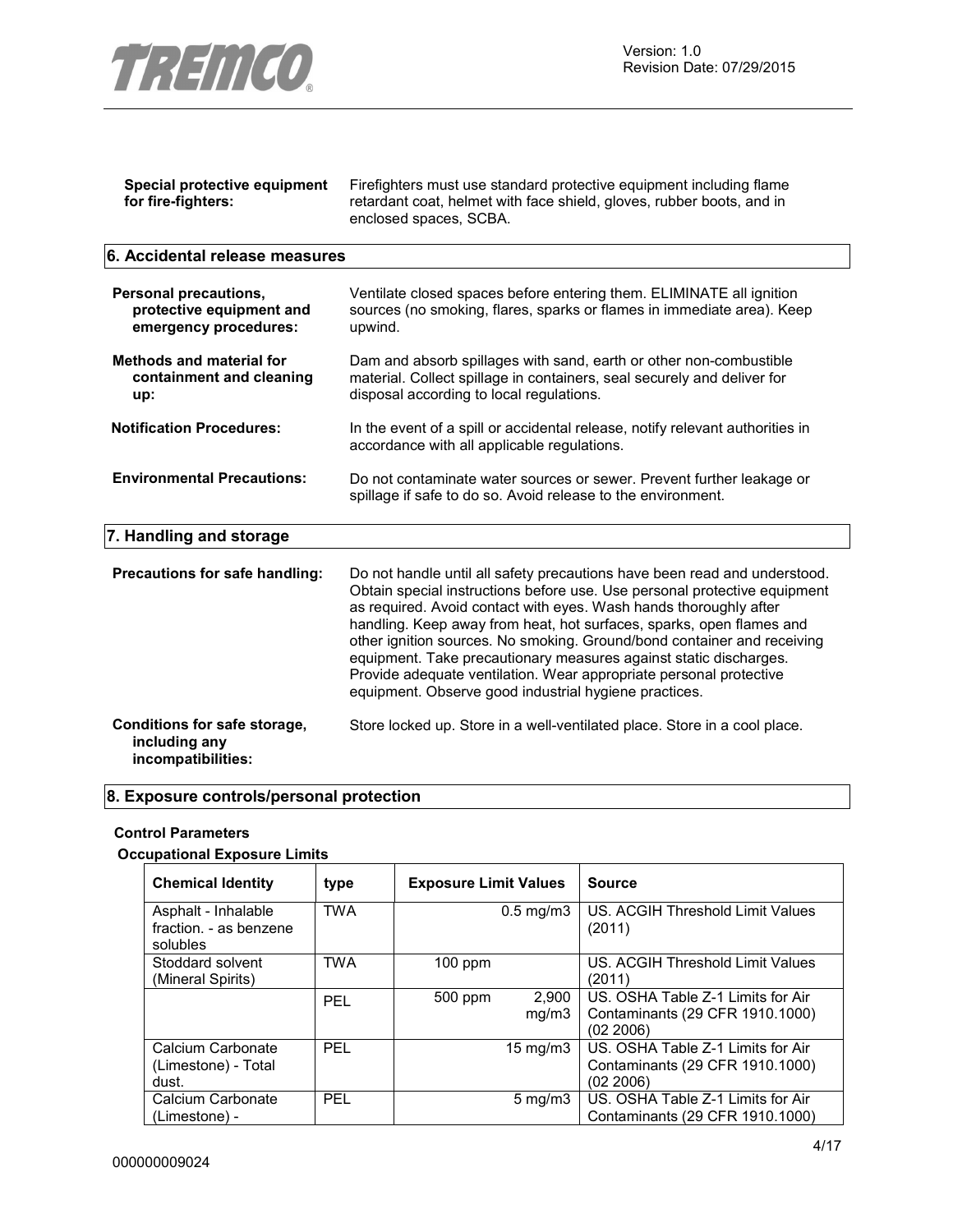

| Respirable fraction.      |             |         |                       | (02 2006)                                            |
|---------------------------|-------------|---------|-----------------------|------------------------------------------------------|
| Petroleum distillates -   | <b>TWA</b>  |         | 200                   | US. ACGIH Threshold Limit Values                     |
| Non-aerosol. - as total   |             |         | mg/m3                 | (2011)                                               |
| hydrocarbon vapor         |             |         |                       |                                                      |
|                           | <b>TWA</b>  |         | 200                   | US. ACGIH Threshold Limit Values                     |
|                           |             |         | mg/m3                 | (2011)                                               |
| Cellulose                 | <b>TWA</b>  |         | $\overline{10}$ mg/m3 | US. ACGIH Threshold Limit Values                     |
|                           |             |         |                       | (2011)                                               |
| Cellulose - Total dust.   | PEL         |         | $15 \text{ mg/m}$     | US. OSHA Table Z-1 Limits for Air                    |
|                           |             |         |                       | Contaminants (29 CFR 1910.1000)                      |
|                           |             |         |                       | (02 2006)                                            |
| Cellulose - Respirable    | PEL         |         | $5$ mg/m $3$          | US. OSHA Table Z-1 Limits for Air                    |
| fraction.                 |             |         |                       | Contaminants (29 CFR 1910.1000)                      |
|                           |             |         |                       |                                                      |
|                           | <b>TWA</b>  |         |                       | (02 2006)<br><b>US. ACGIH Threshold Limit Values</b> |
| 1,2,4-Trimethylbenzene    |             | 25 ppm  |                       |                                                      |
|                           |             |         |                       | (2011)                                               |
| 1,3,5-Trimethylbenzene    | <b>TWA</b>  | 25 ppm  |                       | US. ACGIH Threshold Limit Values                     |
|                           |             |         |                       | (2011)                                               |
| Clay - Respirable         | <b>TWA</b>  |         | $2$ mg/m $3$          | <b>US. ACGIH Threshold Limit Values</b>              |
| fraction.                 |             |         |                       | (2011)                                               |
|                           | <b>PEL</b>  |         | $5$ mg/m $3$          | US. OSHA Table Z-1 Limits for Air                    |
|                           |             |         |                       | Contaminants (29 CFR 1910.1000)                      |
|                           |             |         |                       | (02 2006)                                            |
| Clay - Total dust.        | <b>PEL</b>  |         | $15 \text{ mg/m}$     | US. OSHA Table Z-1 Limits for Air                    |
|                           |             |         |                       | Contaminants (29 CFR 1910.1000)                      |
|                           |             |         |                       | (02 2006)                                            |
| Xylene                    | <b>TWA</b>  | 100 ppm |                       | US. ACGIH Threshold Limit Values                     |
|                           |             |         |                       | (2011)                                               |
|                           | <b>STEL</b> | 150 ppm |                       | US. ACGIH Threshold Limit Values                     |
|                           |             |         |                       | (2011)                                               |
|                           | <b>PEL</b>  | 100 ppm | 435                   | US. OSHA Table Z-1 Limits for Air                    |
|                           |             |         | mg/m3                 | Contaminants (29 CFR 1910.1000)                      |
|                           |             |         |                       | (02 2006)                                            |
| Magnesite - Total dust.   | PEL         |         | $\overline{15}$ mg/m3 | US. OSHA Table Z-1 Limits for Air                    |
|                           |             |         |                       | Contaminants (29 CFR 1910.1000)                      |
|                           |             |         |                       | (02 2006)                                            |
| Magnesite - Respirable    | PEL         |         | $5$ mg/m $3$          | US. OSHA Table Z-1 Limits for Air                    |
|                           |             |         |                       |                                                      |
| fraction.                 |             |         |                       | Contaminants (29 CFR 1910.1000)                      |
|                           |             |         |                       | (02 2006)                                            |
| <b>Crystalline Silica</b> | <b>TWA</b>  |         | 0.025                 | <b>US. ACGIH Threshold Limit Values</b>              |
| (Quartz)/ Silica Sand -   |             |         | mg/m3                 | (2011)                                               |
| Respirable fraction.      |             |         |                       |                                                      |
| Crystalline Silica        | <b>TWA</b>  |         | 2.4                   | US. OSHA Table Z-3 (29 CFR                           |
| (Quartz)/ Silica Sand -   |             |         | millions of           | 1910.1000) (2000)                                    |
| Respirable.               |             |         | particles             |                                                      |
|                           |             |         | per cubic             |                                                      |
|                           |             |         | foot of air           |                                                      |
|                           | <b>TWA</b>  |         | $0.1$ mg/m $3$        | US. OSHA Table Z-3 (29 CFR                           |
|                           |             |         |                       | 1910.1000) (2000)                                    |
| Crystalline Silica        | <b>TWA</b>  |         | $0.3$ mg/m $3$        | US. OSHA Table Z-3 (29 CFR                           |
| (Quartz)/ Silica Sand -   |             |         |                       | 1910.1000) (2000)                                    |
| Total dust.               |             |         |                       |                                                      |
| Nonane                    | <b>TWA</b>  | 200 ppm |                       | US. ACGIH Threshold Limit Values                     |
|                           |             |         |                       | (02 2012)                                            |
|                           |             |         |                       |                                                      |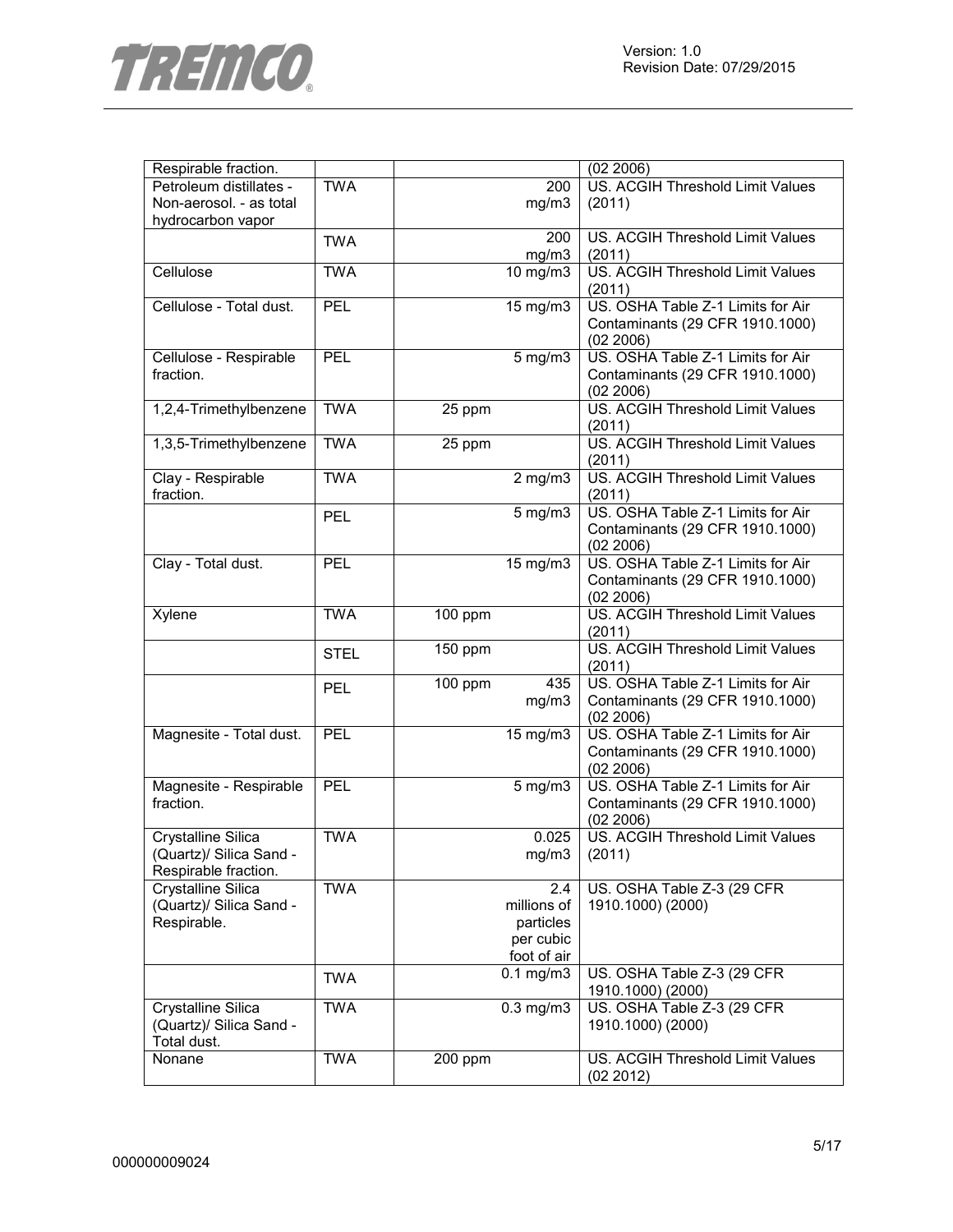

| <b>Chemical name</b>                                      | type         | <b>Exposure Limit Values</b> |                | <b>Source</b>                                                                                                                                                             |
|-----------------------------------------------------------|--------------|------------------------------|----------------|---------------------------------------------------------------------------------------------------------------------------------------------------------------------------|
| Asphalt - Aerosol,<br>inhalable. - as benzene<br>solubles | <b>TWA</b>   |                              | $0.5$ mg/m $3$ | Canada. British Columbia OELs.<br>(Occupational Exposure Limits for<br>Chemical Substances, Occupational<br>Health and Safety Regulation 296/97,<br>as amended) (07 2007) |
| Asphalt - Inhalable<br>fraction. - as benzene<br>solubles | <b>TWAEV</b> |                              | $0.5$ mg/m $3$ | Canada. Ontario OELs. (Control of<br>Exposure to Biological or Chemical<br>Agents) (11 2010)                                                                              |
| Asphalt - Fume.                                           | <b>TWA</b>   |                              | $5$ mg/m $3$   | Canada. Quebec OELs. (Ministry of<br>Labor - Regulation Respecting the<br>Quality of the Work Environment) (12<br>2008)                                                   |
| Stoddard solvent<br>(Mineral Spirits)                     | <b>STEL</b>  |                              | 580<br>mg/m3   | Canada. British Columbia OELs.<br>(Occupational Exposure Limits for<br>Chemical Substances, Occupational<br>Health and Safety Regulation 296/97,<br>as amended) (07 2007) |
|                                                           | <b>TWA</b>   |                              | 290<br>mg/m3   | Canada. British Columbia OELs.<br>(Occupational Exposure Limits for<br>Chemical Substances, Occupational<br>Health and Safety Regulation 296/97,<br>as amended) (07 2007) |
| Stoddard solvent<br>(Mineral Spirits)                     | <b>TWAEV</b> | 100 ppm                      |                | Canada. Ontario OELs. (Control of<br>Exposure to Biological or Chemical<br>Agents) (11 2010)                                                                              |
| Stoddard solvent<br>(Mineral Spirits)                     | <b>TWA</b>   | $100$ ppm                    | 525<br>mg/m3   | Canada. Quebec OELs. (Ministry of<br>Labor - Regulation Respecting the<br>Quality of the Work Environment) (12<br>2008)                                                   |
| Calcium Carbonate<br>(Limestone) - Total<br>dust.         | <b>STEL</b>  |                              | 20 mg/m3       | Canada. British Columbia OELs.<br>(Occupational Exposure Limits for<br>Chemical Substances, Occupational<br>Health and Safety Regulation 296/97,<br>as amended) (07 2007) |
|                                                           | <b>TWA</b>   |                              | 10 mg/m3       | Canada. British Columbia OELs.<br>(Occupational Exposure Limits for<br>Chemical Substances, Occupational<br>Health and Safety Regulation 296/97,<br>as amended) (07 2007) |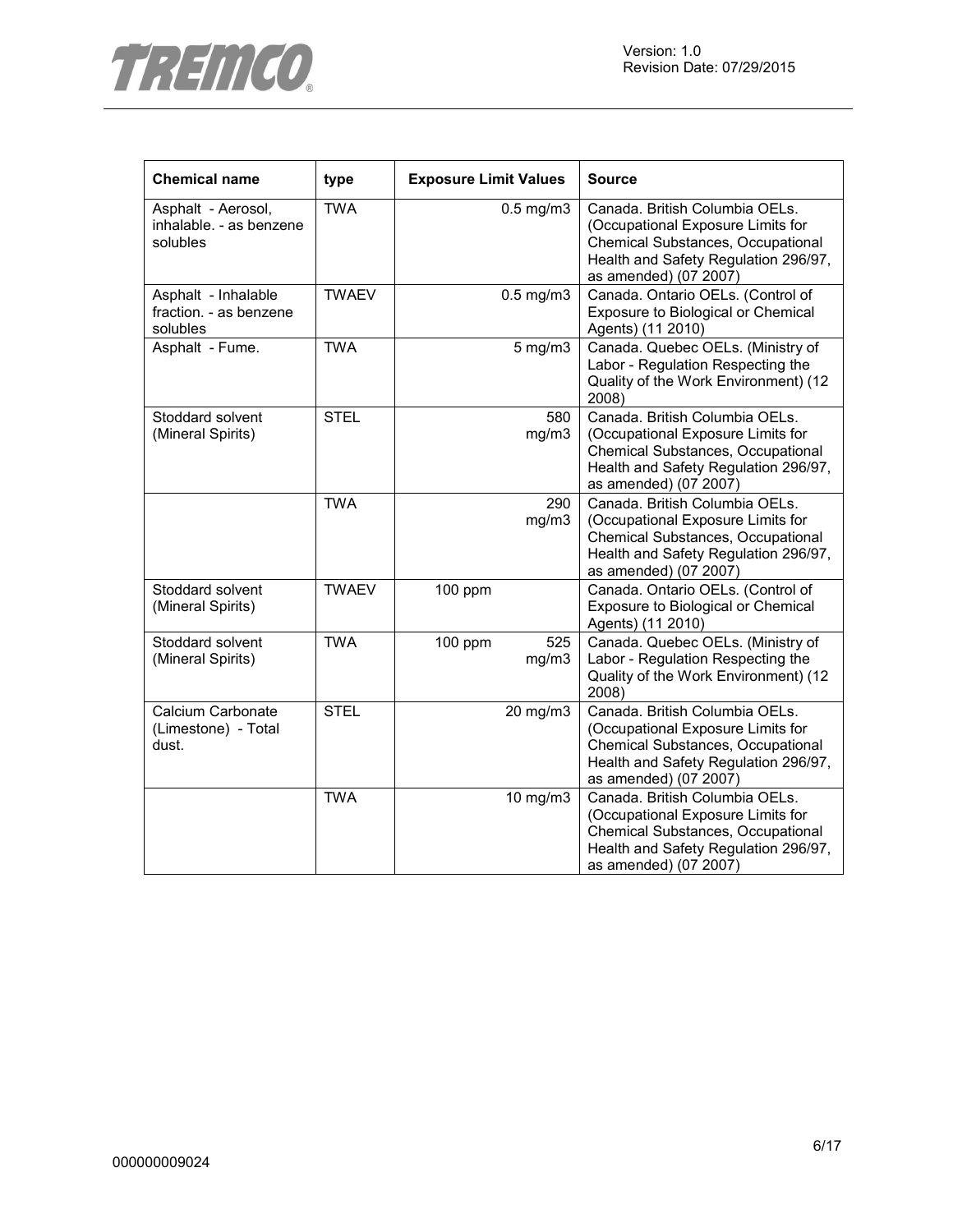

| Calcium Carbonate<br>(Limestone) -<br>Respirable fraction.              | <b>TWA</b>   | $3$ mg/m $3$ | Canada. British Columbia OELs.<br>(Occupational Exposure Limits for<br><b>Chemical Substances, Occupational</b><br>Health and Safety Regulation 296/97,<br>as amended) (07 2007) |
|-------------------------------------------------------------------------|--------------|--------------|----------------------------------------------------------------------------------------------------------------------------------------------------------------------------------|
| Calcium Carbonate<br>(Limestone) - Total<br>dust.                       | <b>TWA</b>   | 10 mg/m3     | Canada. Quebec OELs. (Ministry of<br>Labor - Regulation Respecting the<br>Quality of the Work Environment) (12<br>2008)                                                          |
| Petroleum distillates -<br>Non-aerosol. - as total<br>hydrocarbon vapor | TWA          | 200<br>mg/m3 | Canada. British Columbia OELs.<br>(Occupational Exposure Limits for<br>Chemical Substances, Occupational<br>Health and Safety Regulation 296/97,<br>as amended) (07 2007)        |
| Petroleum distillates                                                   | TWAEV        | 525<br>mg/m3 | Canada. Ontario OELs. (Control of<br>Exposure to Biological or Chemical<br>Agents) (11 2010)                                                                                     |
| Petroleum distillates -<br>Non-aerosol. - as total<br>hydrocarbon vapor | <b>TWAEV</b> | 200<br>mg/m3 | Canada. Ontario OELs. (Control of<br>Exposure to Biological or Chemical<br>Agents) (11 2010)                                                                                     |
|                                                                         | <b>TWAEV</b> | 200<br>mg/m3 | Canada. Ontario OELs. (Control of<br>Exposure to Biological or Chemical<br>Agents) (11 2010)                                                                                     |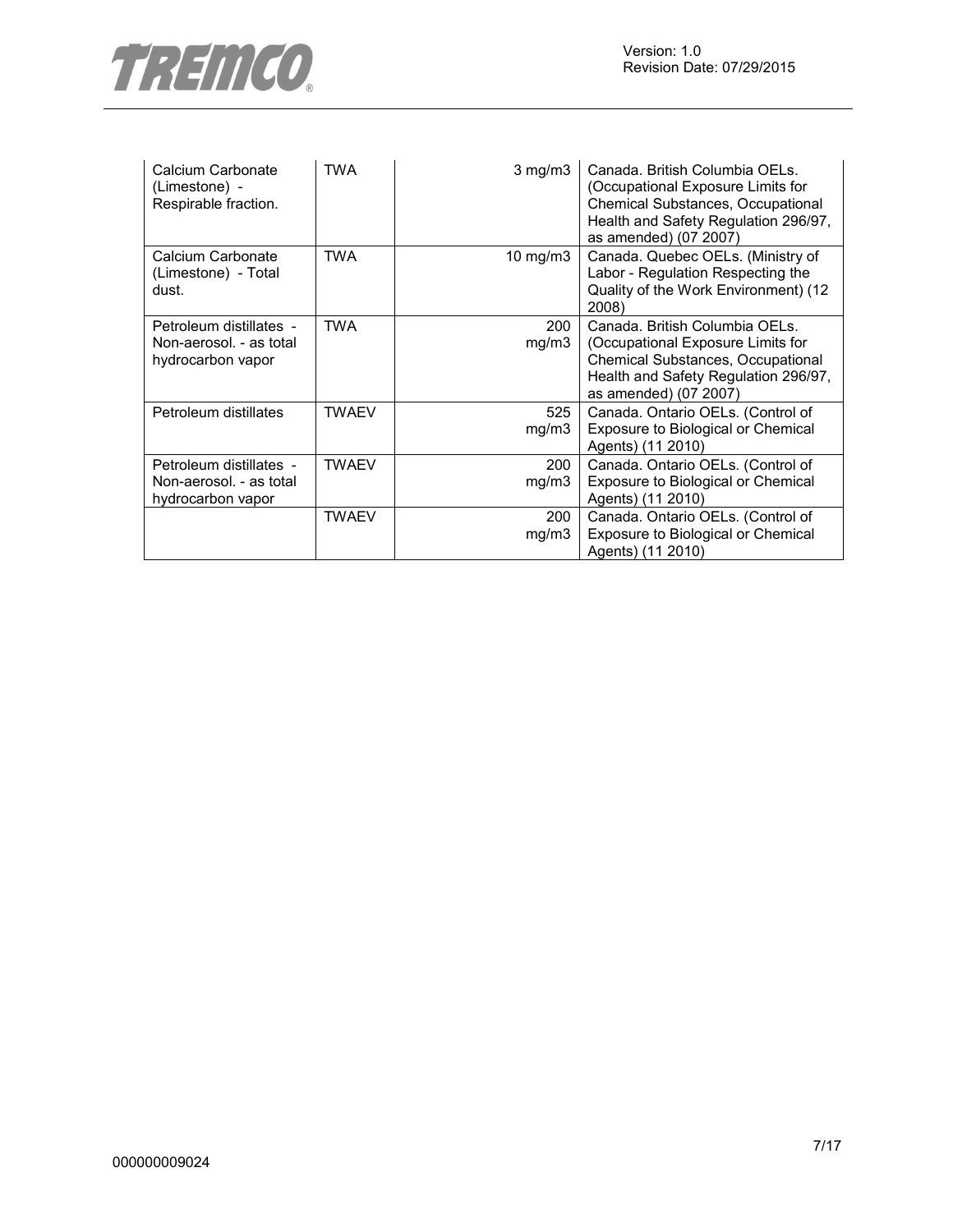

| Cellulose - Respirable<br>fraction. | <b>TWA</b>   |           | $3$ mg/m $3$ | Canada, British Columbia OELs.<br>(Occupational Exposure Limits for<br>Chemical Substances, Occupational<br>Health and Safety Regulation 296/97,<br>as amended) (07 2007) |
|-------------------------------------|--------------|-----------|--------------|---------------------------------------------------------------------------------------------------------------------------------------------------------------------------|
| Cellulose - Total dust.             | <b>TWA</b>   |           | 10 mg/m3     | Canada. British Columbia OELs.<br>(Occupational Exposure Limits for<br>Chemical Substances, Occupational<br>Health and Safety Regulation 296/97,<br>as amended) (07 2007) |
| Cellulose                           | <b>TWAEV</b> |           | 10 mg/m3     | Canada. Ontario OELs. (Control of<br>Exposure to Biological or Chemical<br>Agents) (11 2010)                                                                              |
| Cellulose - Total dust.             | <b>TWA</b>   |           | 10 mg/m3     | Canada. Quebec OELs. (Ministry of<br>Labor - Regulation Respecting the<br>Quality of the Work Environment) (12<br>2008)                                                   |
| 1,2,4-Trimethylbenzene              | <b>TWA</b>   | 25 ppm    |              | Canada. British Columbia OELs.<br>(Occupational Exposure Limits for<br>Chemical Substances, Occupational<br>Health and Safety Regulation 296/97,<br>as amended) (07 2007) |
| 1,2,4-Trimethylbenzene              | <b>TWAEV</b> | 25 ppm    |              | Canada. Ontario OELs. (Control of<br>Exposure to Biological or Chemical<br>Agents) (11 2010)                                                                              |
| 1,2,4-Trimethylbenzene              | <b>TWA</b>   | 25 ppm    | 123<br>mg/m3 | Canada. Quebec OELs. (Ministry of<br>Labor - Regulation Respecting the<br>Quality of the Work Environment) (12<br>2008)                                                   |
| 1,3,5-Trimethylbenzene              | <b>TWA</b>   | 25 ppm    |              | Canada. British Columbia OELs.<br>(Occupational Exposure Limits for<br>Chemical Substances, Occupational<br>Health and Safety Regulation 296/97,<br>as amended) (07 2007) |
| 1,3,5-Trimethylbenzene              | <b>TWAEV</b> | 25 ppm    |              | Canada. Ontario OELs. (Control of<br>Exposure to Biological or Chemical<br>Agents) (11 2010)                                                                              |
| 1,3,5-Trimethylbenzene              | <b>TWA</b>   | 25 ppm    | 123<br>mg/m3 | Canada. Quebec OELs. (Ministry of<br>Labor - Regulation Respecting the<br>Quality of the Work Environment) (12<br>2008)                                                   |
| Xylene                              | <b>TWA</b>   | 100 ppm   |              | Canada. British Columbia OELs.<br>(Occupational Exposure Limits for<br>Chemical Substances, Occupational<br>Health and Safety Regulation 296/97,<br>as amended) (07 2007) |
|                                     | <b>STEL</b>  | 150 ppm   |              | Canada. British Columbia OELs.<br>(Occupational Exposure Limits for<br>Chemical Substances, Occupational<br>Health and Safety Regulation 296/97,<br>as amended) (07 2007) |
| Xylene                              | <b>TWAEV</b> | 100 ppm   |              | Canada. Ontario OELs. (Control of<br>Exposure to Biological or Chemical<br>Agents) (11 2010)                                                                              |
|                                     | <b>STEL</b>  | $150$ ppm |              | Canada. Ontario OELs. (Control of<br>Exposure to Biological or Chemical                                                                                                   |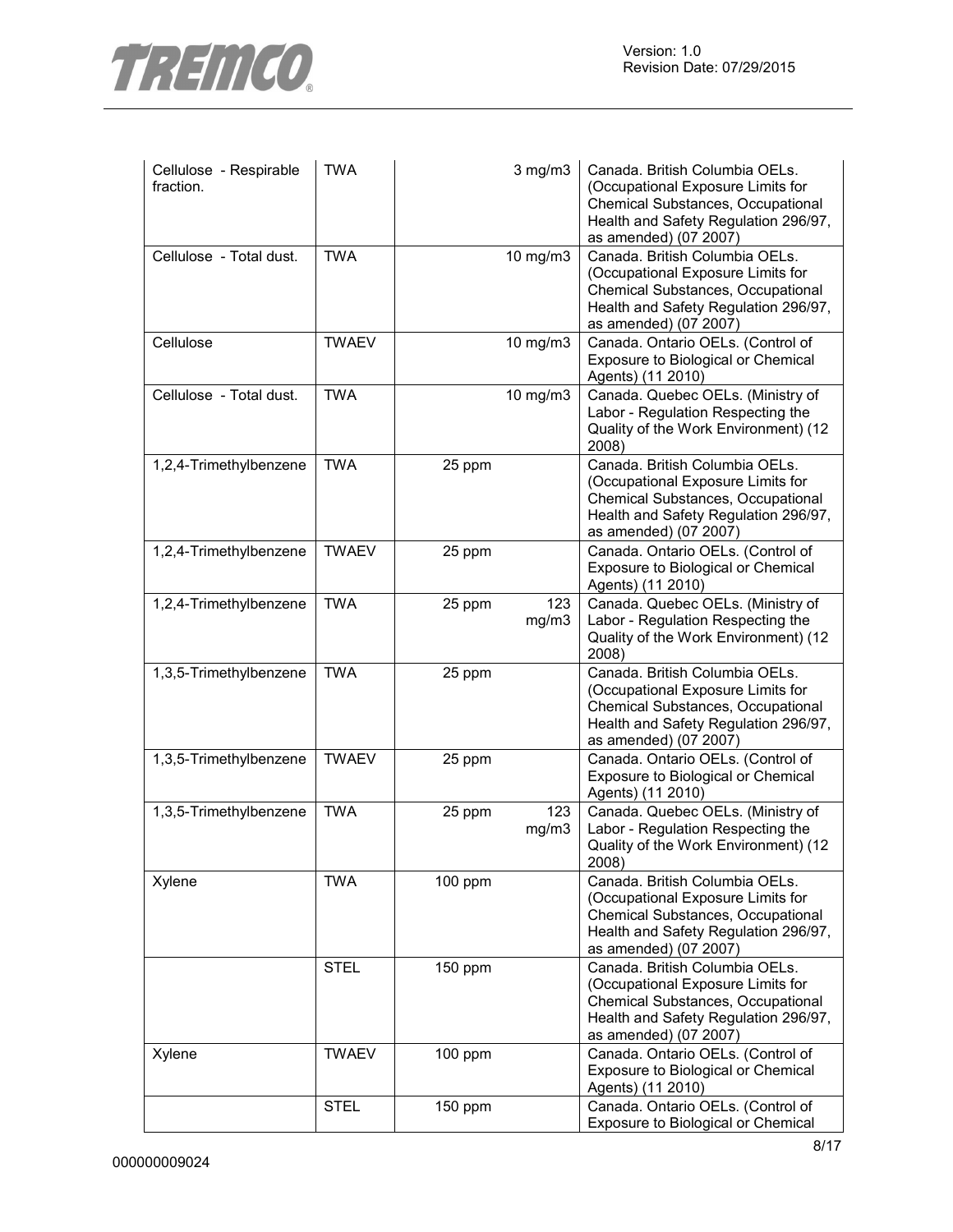

|                                                                          |             |           |                      | Agents) (11 2010)                                                                                                                                                                |
|--------------------------------------------------------------------------|-------------|-----------|----------------------|----------------------------------------------------------------------------------------------------------------------------------------------------------------------------------|
| Xylene                                                                   | <b>TWA</b>  | 100 ppm   | 434<br>mg/m3         | Canada. Quebec OELs. (Ministry of<br>Labor - Regulation Respecting the<br>Quality of the Work Environment) (12<br>2008)                                                          |
|                                                                          | <b>STEL</b> | $150$ ppm | 651<br>mg/m3         | Canada. Quebec OELs. (Ministry of<br>Labor - Regulation Respecting the<br>Quality of the Work Environment) (12<br>2008)                                                          |
| Crystalline Silica<br>(Quartz)/ Silica Sand -<br>Respirable fraction.    | <b>TWA</b>  |           | 0.025<br>mg/m3       | Canada. British Columbia OELs.<br>(Occupational Exposure Limits for<br><b>Chemical Substances, Occupational</b><br>Health and Safety Regulation 296/97,<br>as amended) (07 2007) |
| Crystalline Silica<br>(Quartz)/ Silica Sand -<br>Respirable.             | TWAEV       |           | 0.10<br>mg/m3        | Canada. Ontario OELs. (Control of<br>Exposure to Biological or Chemical<br>Agents) (11 2010)                                                                                     |
| <b>Crystalline Silica</b><br>(Quartz)/ Silica Sand -<br>Respirable dust. | TWA         |           | $0.1 \text{ mg/m}$ 3 | Canada. Quebec OELs. (Ministry of<br>Labor - Regulation Respecting the<br>Quality of the Work Environment) (12<br>2008)                                                          |

#### **Biological Limit Values**

| <b>Chemical Identity</b>                        | <b>Exposure Limit Values</b>                        | <b>Source</b> |
|-------------------------------------------------|-----------------------------------------------------|---------------|
| Xylene (Methylhippuric<br>acids: Sampling time: | 1.5 g/g (Creatinine in urine)   ACGIH BEL (03 2013) |               |
| End of shift.)                                  |                                                     |               |

#### **Appropriate Engineering Controls**

Observe good industrial hygiene practices. Observe occupational exposure limits and minimize the risk of inhalation of vapors and mist. Mechanical ventilation or local exhaust ventilation may be required.

#### **Individual protection measures, such as personal protective equipment**

- **General information:** Provide easy access to water supply and eye wash facilities. Good general ventilation (typically 10 air changes per hour) should be used. Ventilation rates should be matched to conditions. If applicable, use process enclosures, local exhaust ventilation, or other engineering controls to maintain airborne levels below recommended exposure limits. If exposure limits have not been established, maintain airborne levels to an acceptable level. Use explosion-proof ventilation equipment. **Eye/face protection:** Wear safety glasses with side shields (or goggles). **Skin Protection**<br> **Hand Protection:** Use suitable protective gloves if risk of skin contact.
- **Other:** Wear suitable protective clothing. **Respiratory Protection:** In case of inadequate ventilation use suitable respirator. Seek advice from local supervisor.
- **Hygiene measures:** Observe good industrial hygiene practices. Wash hands before breaks and immediately after handling the product. Avoid contact with eyes. When using do not smoke.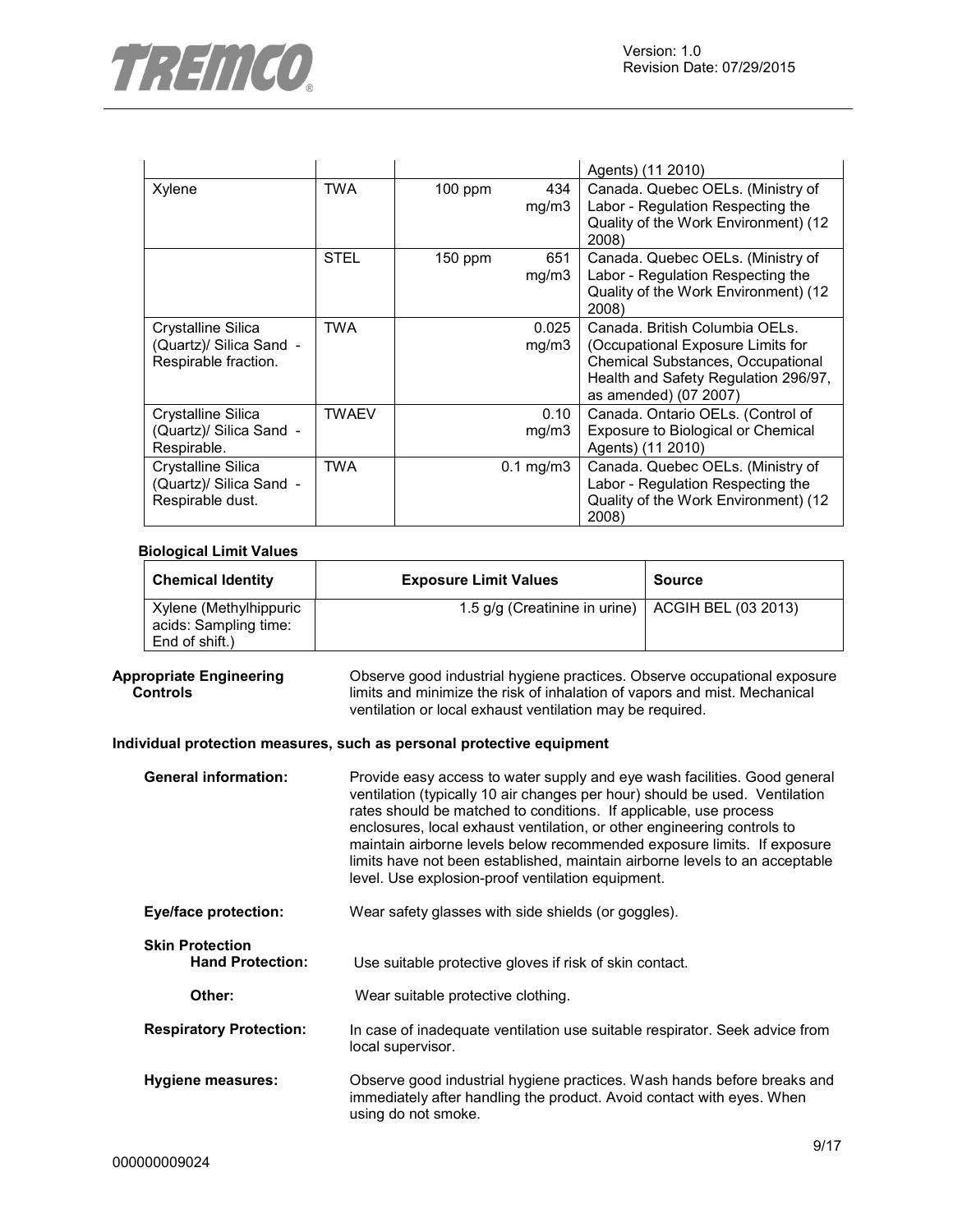

# **9. Physical and chemical properties**

| Appearance                                            |                                                                                                |  |
|-------------------------------------------------------|------------------------------------------------------------------------------------------------|--|
| <b>Physical state:</b>                                | liquid                                                                                         |  |
| Form:                                                 | Viscous Liquid                                                                                 |  |
| Color:                                                | <b>Black</b>                                                                                   |  |
| Odor:                                                 | Mild petroleum/solvent                                                                         |  |
| Odor threshold:                                       | No data available.                                                                             |  |
| pH:                                                   | No data available.                                                                             |  |
| Melting point/freezing point:                         | No data available.                                                                             |  |
| Initial boiling point and boiling range:              | No data available.                                                                             |  |
| <b>Flash Point:</b>                                   | 41 °C 105 °F (Setaflash Closed Cup)                                                            |  |
| <b>Evaporation rate:</b>                              | Slower than Ether                                                                              |  |
| Flammability (solid, gas):                            | <b>No</b>                                                                                      |  |
| Upper/lower limit on flammability or explosive limits |                                                                                                |  |
| Flammability limit - upper (%):                       | No data available.                                                                             |  |
| Flammability limit - lower (%):                       | No data available.                                                                             |  |
| Explosive limit - upper (%):                          | No data available.                                                                             |  |
| Explosive limit - lower (%):                          | No data available.                                                                             |  |
| Vapor pressure:                                       | No data available.                                                                             |  |
| Vapor density:                                        | Vapors are heavier than air and may travel along the floor and<br>in the bottom of containers. |  |
| <b>Relative density:</b>                              | 1.04                                                                                           |  |
| Solubility(ies)                                       |                                                                                                |  |
| <b>Solubility in water:</b>                           | Practically Insoluble                                                                          |  |
| Solubility (other):                                   | No data available.                                                                             |  |
| Partition coefficient (n-octanol/water):              | No data available.                                                                             |  |
| Auto-ignition temperature:                            | No data available.                                                                             |  |
| <b>Decomposition temperature:</b>                     | No data available.                                                                             |  |
| <b>Viscosity:</b>                                     | No data available.                                                                             |  |

# **10. Stability and reactivity**

| <b>Reactivity:</b>                                   | No data available.                                                                                 |
|------------------------------------------------------|----------------------------------------------------------------------------------------------------|
| <b>Chemical Stability:</b>                           | Material is stable under normal conditions.                                                        |
| <b>Possibility of Hazardous</b><br><b>Reactions:</b> | No data available.                                                                                 |
| <b>Conditions to Avoid:</b>                          | Heat, sparks, flames.                                                                              |
| Incompatible Materials:                              | Avoid contact with oxidizing agents (e.g. nitric acid, peroxides and<br>chromates).                |
| <b>Hazardous Decomposition</b><br>Products:          | Thermal decomposition or combustion may liberate carbon oxides and<br>other toxic gases or vapors. |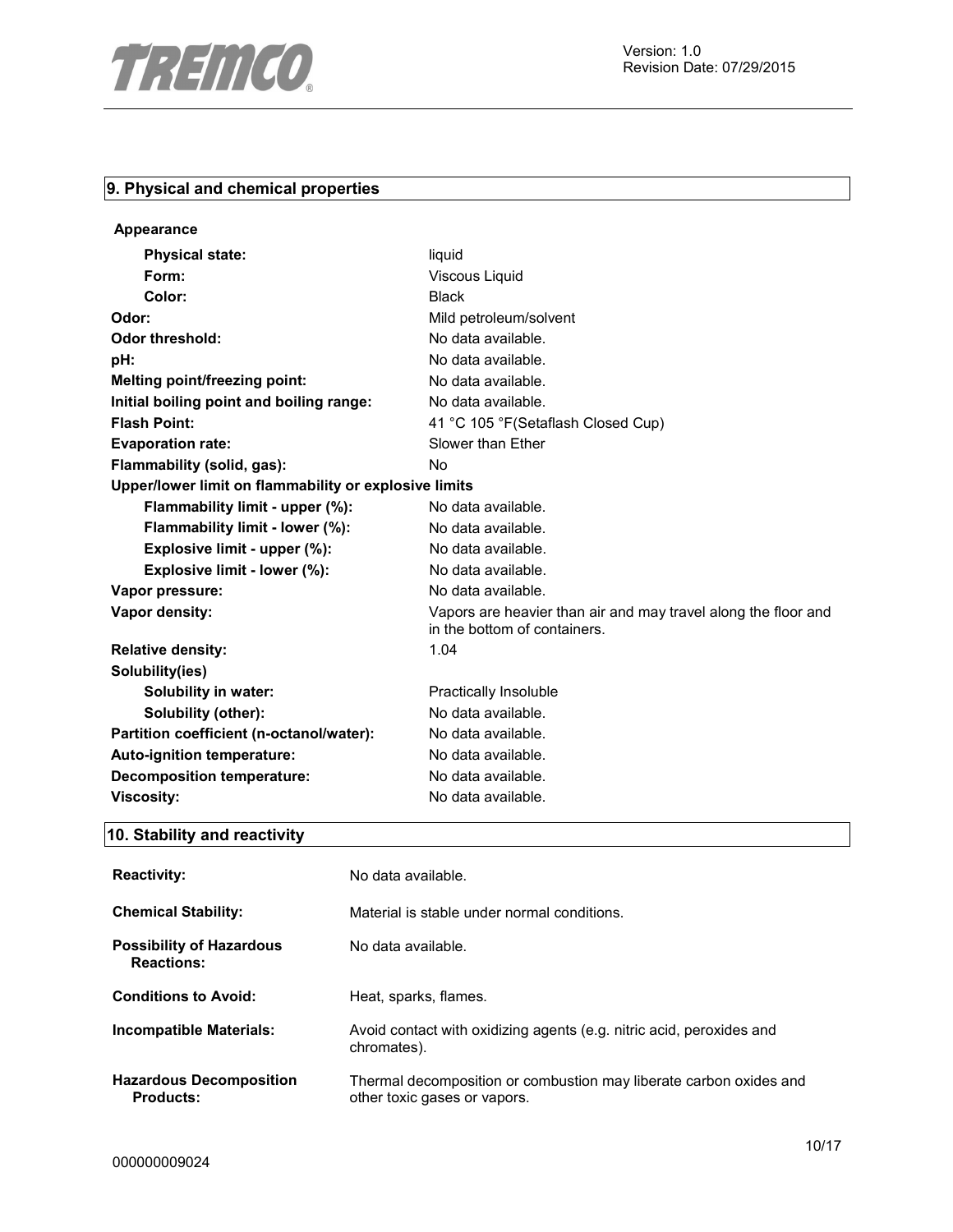

## **11. Toxicological information**

## **Information on likely routes of exposure**

| Ingestion:           | May be ingested by accident. Ingestion may cause irritation and malaise.                         |
|----------------------|--------------------------------------------------------------------------------------------------|
| Inhalation:          | In high concentrations, vapors, fumes or mists may irritate nose, throat and<br>mucus membranes. |
| <b>Skin Contact:</b> | May be harmful in contact with skin. Causes mild skin irritation.                                |
| Eye contact:         | Causes serious eye irritation.                                                                   |

## **Information on toxicological effects**

## **Acute toxicity (list all possible routes of exposure)**

| Oral<br>Product:                                     | No data available.                                                        |
|------------------------------------------------------|---------------------------------------------------------------------------|
| <b>Dermal</b><br>Product:                            | ATEmix: 2,206.95 mg/kg                                                    |
| <b>Inhalation</b><br><b>Product:</b>                 | No data available.                                                        |
| <b>Repeated dose toxicity</b><br><b>Product:</b>     | No data available.                                                        |
| Skin Corrosion/Irritation<br><b>Product:</b>         | No data available.                                                        |
| <b>Serious Eye Damage/Eye Irritation</b><br>Product: | No data available.                                                        |
| Specified substance(s):<br>Asphalt                   | in vivo (Rabbit, 24 hrs): Not irritating                                  |
| Stoddard solvent<br>(Mineral Spirits)                | Irritating                                                                |
| Petroleum distillates                                | in vivo (Rabbit, 24 - 72 hrs): Not irritating                             |
| 1,2,4-Trimethylbenzene                               | in vivo (Rabbit, 30 min): Not irritating                                  |
| 1,3,5-Trimethylbenzene                               | in vivo (Rabbit, 30 min): Not irritating                                  |
| Xylene                                               | in vivo (Rabbit, 24 hrs): Moderately irritating                           |
| Magnesite                                            | In vitro (Reconstituted Corneal Epithelium model, 10 min): Not irritating |
| Nonane                                               | in vivo (Rabbit, 24 - 72 hrs): Not irritating                             |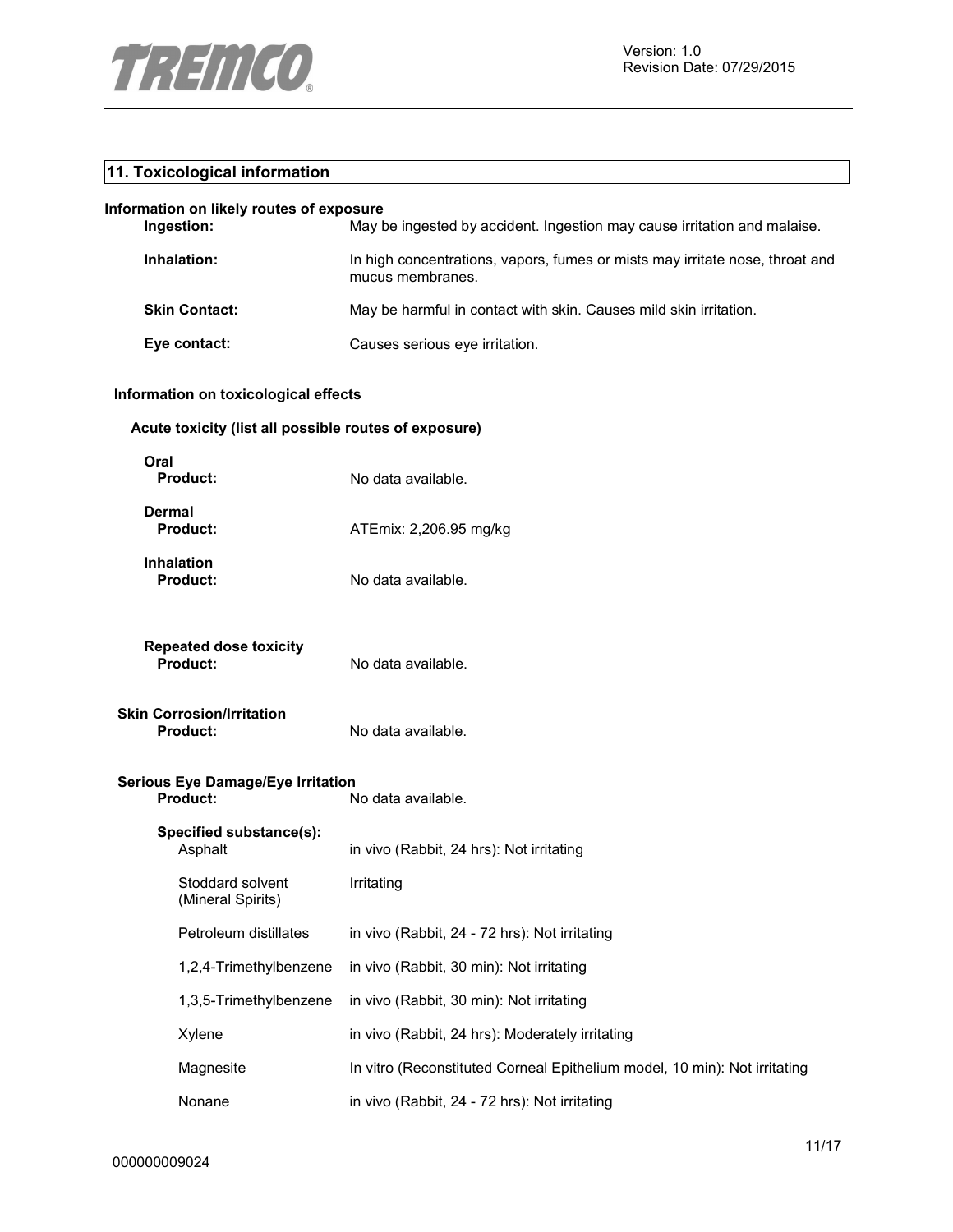

| <b>Respiratory or Skin Sensitization</b> |                    |
|------------------------------------------|--------------------|
| <b>Product:</b>                          | No data available. |

| Carcinogenicity |  |  |
|-----------------|--|--|

**Product:** No data available.

## **IARC Monographs on the Evaluation of Carcinogenic Risks to Humans:**

| Asphalt                                        | Overall evaluation: Possibly carcinogenic to humans.                                                                          |
|------------------------------------------------|-------------------------------------------------------------------------------------------------------------------------------|
| Magnesium<br>aluminum silicate                 | Overall evaluation: Possibly carcinogenic to humans. Overall evaluation: Not<br>classifiable as to carcinogenicity to humans. |
| Crystalline Silica<br>(Quartz)/ Silica<br>Sand | Overall evaluation: Carcinogenic to humans.                                                                                   |

## **US. National Toxicology Program (NTP) Report on Carcinogens:**

Crystalline Silica<br>(Quartz)/ Silica  $(Quartz)$ **Sand** Silica Known To Be Human Carcinogen.

## **US. OSHA Specifically Regulated Substances (29 CFR 1910.1001-1050):**  No carcinogenic components identified

## **Germ Cell Mutagenicity**

**In vitro Product:** No data available.

**In vivo** 

**Product:** No data available.

- **Reproductive toxicity Product:** No data available.
- **Specific Target Organ Toxicity Single Exposure Product:** No data available.
- **Specific Target Organ Toxicity Repeated Exposure**  No data available.
- **Aspiration Hazard**  No data available.
- **Other effects:** No data available.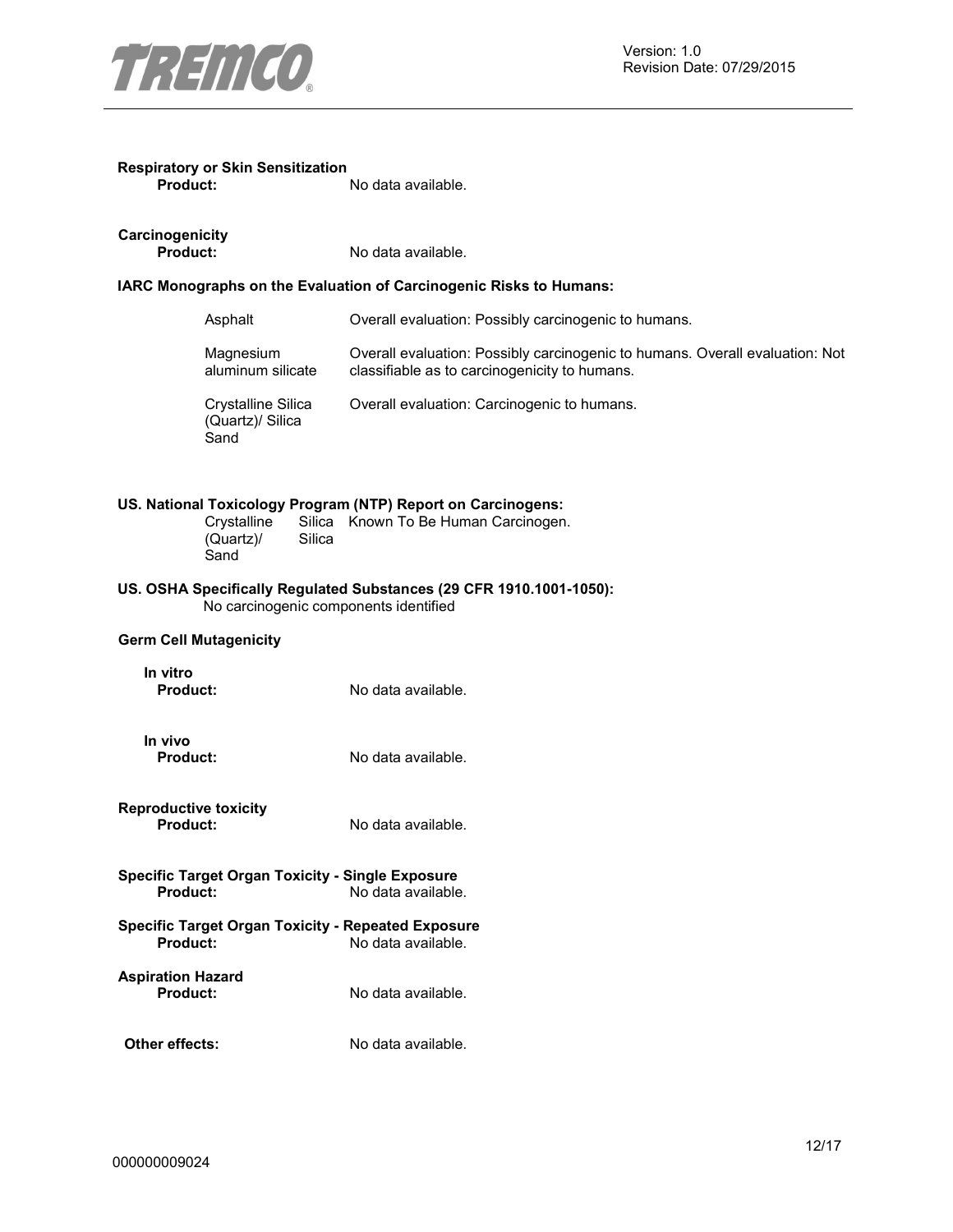

## **12. Ecological information**

**Ecotoxicity:**

## **Acute hazards to the aquatic environment:**

| Fish<br><b>Product:</b>                           | No data available.                                                                        |
|---------------------------------------------------|-------------------------------------------------------------------------------------------|
| Specified substance(s):<br>Petroleum distillates  | LC 50 (Rainbow trout, donaldson trout (Oncorhynchus mykiss), 96 h): 2.9<br>mg/l Mortality |
| 1,2,4-Trimethylbenzene                            | LC 50 (Fathead minnow (Pimephales promelas), 96 h): 7.19 - 8.28 mg/l<br>Mortality         |
| 1,3,5-Trimethylbenzene                            | LC 50 (Goldfish (Carassius auratus), 96 h): 9.89 - 15.05 mg/l Mortality                   |
| Xylene                                            | LC 50 (Fathead minnow (Pimephales promelas), 96 h): 13.41 mg/l Mortality                  |
| <b>Aquatic Invertebrates</b><br><b>Product:</b>   | No data available.                                                                        |
| Specified substance(s):<br>1,2,4-Trimethylbenzene | LC 50 (Scud (Elasmopus pectinicrus), 24 h): 4.89 - 5.62 mg/l Mortality                    |
| 1,3,5-Trimethylbenzene                            | EC 50 (Water flea (Daphnia magna), 24 h): 50 mg/l Intoxication                            |
| Xylene                                            | LC 50 (Water flea (Daphnia magna), 24 h): $> 100$ - 1,000 mg/l Mortality                  |

## **Chronic hazards to the aquatic environment:**

| <b>Fish</b><br><b>Product:</b>                | No data available.                                                |
|-----------------------------------------------|-------------------------------------------------------------------|
| Specified substance(s):<br>Asphalt            | NOAEL (Oncorhynchus mykiss, 28 d): >= 1,000 mg/l interpreted      |
| Petroleum distillates                         | NOAEL (Oncorhynchus mykiss, 28 d): 0.098 mg/l QSAR                |
| Xylene                                        | NOAEL (Oncorhynchus mykiss, 56 d): > 1.3 mg/l experimental result |
| Nonane                                        | NOAEL (Oncorhynchus mykiss, 28 d): 0.252 mg/l QSAR                |
| <b>Aquatic Invertebrates</b><br>Product:      | No data available.                                                |
| <b>Toxicity to Aquatic Plants</b><br>Product: | No data available.                                                |
| <b>Persistence and Degradability</b>          |                                                                   |
| <b>Biodegradation</b><br><b>Product:</b>      | No data available.                                                |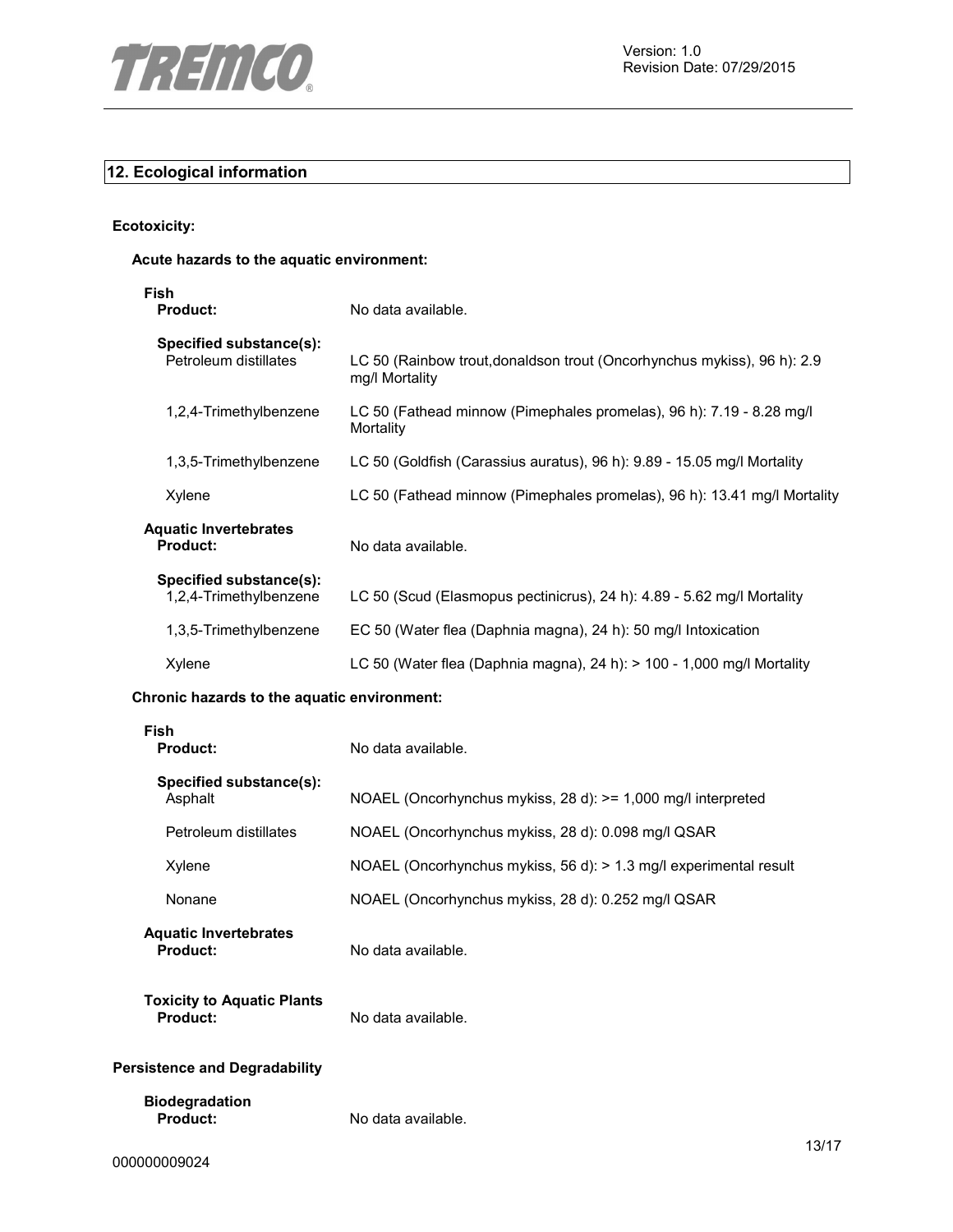

| <b>BOD/COD Ratio</b><br>Product:                                                     | No data available.                                                                                                                                                            |
|--------------------------------------------------------------------------------------|-------------------------------------------------------------------------------------------------------------------------------------------------------------------------------|
| <b>Bioaccumulative Potential</b><br><b>Bioconcentration Factor (BCF)</b><br>Product: | No data available.                                                                                                                                                            |
| Partition Coefficient n-octanol / water (log Kow)<br><b>Product:</b>                 | No data available.                                                                                                                                                            |
| Specified substance(s):<br>Stoddard solvent (Mineral<br>Spirits)                     | Log Kow: 3.16 - 7.15                                                                                                                                                          |
| Xylene                                                                               | Log Kow: 3.12 - 3.20                                                                                                                                                          |
| Nonane                                                                               | Log Kow: 5.46                                                                                                                                                                 |
| <b>Mobility in Soil:</b>                                                             | No data available.                                                                                                                                                            |
| <b>Other Adverse Effects:</b>                                                        | Harmful to aquatic organisms.                                                                                                                                                 |
| 13. Disposal considerations                                                          |                                                                                                                                                                               |
| <b>Disposal instructions:</b>                                                        | Dispose of waste at an appropriate treatment and disposal facility in<br>accordance with applicable laws and regulations, and product<br>characteristics at time of disposal. |
| <b>Contaminated Packaging:</b>                                                       | No data available.                                                                                                                                                            |
| 14. Transport information                                                            |                                                                                                                                                                               |

## **TDG:**

Not Regulated

## **CFR / DOT:**

Not Regulated

## **IMDG:**

UN1133, ADHESIVES, 3, PG III

## **Further Information:**

The above shipping description may not be accurate for all container sizes and all modes of transportation. Please refer to Bill of Lading.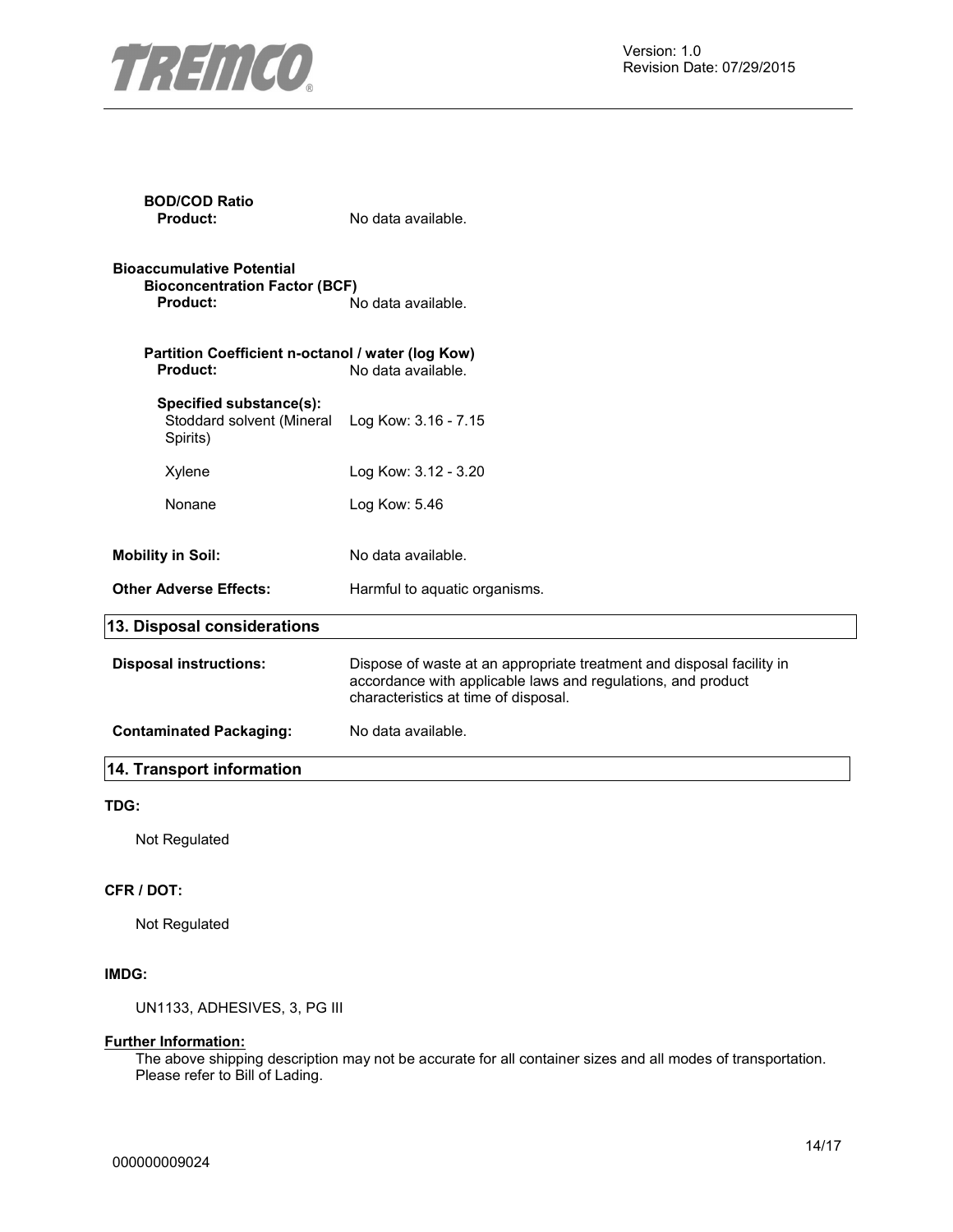

## **15. Regulatory information**

#### **US Federal Regulations**

**TSCA Section 12(b) Export Notification (40 CFR 707, Subpt. D)**  None present or none present in regulated quantities.

**US. OSHA Specifically Regulated Substances (29 CFR 1910.1001-1050)**  None present or none present in regulated quantities.

### **CERCLA Hazardous Substance List (40 CFR 302.4):**

| <b>Chemical Identity</b> | Reportable quantity |
|--------------------------|---------------------|
| Asphalt                  | $100$ lbs.          |
| Xylene                   | $100$ lbs.          |
| Nonane                   | $100$ lbs.          |

#### **Superfund Amendments and Reauthorization Act of 1986 (SARA)**

## **Hazard categories**

Fire Hazard Immediate (Acute) Health Hazards Delayed (Chronic) Health Hazard

#### **SARA 302 Extremely Hazardous Substance**

None present or none present in regulated quantities.

## **SARA 304 Emergency Release Notification**

| <b>Chemical Identity</b> | Reportable quantity |
|--------------------------|---------------------|
| Asphalt                  | $100$ lbs.          |
| Xylene                   | $100$ lbs.          |
| Nonane                   | $100$ lbs.          |

#### **SARA 311/312 Hazardous Chemical**

| <b>Threshold Planning Quantity</b> |
|------------------------------------|
| 500 lbs                            |
| 500 lbs                            |
|                                    |
| 500 lbs                            |
|                                    |
| 500 lbs                            |
|                                    |
| 500 lbs                            |
| 500 lbs                            |
| 500 lbs                            |
| 500 lbs                            |
| 500 lbs                            |
| 500 lbs                            |
| 500 lbs                            |
| 500 lbs                            |
|                                    |
| 500 lbs                            |
|                                    |

## **SARA 313 (TRI Reporting)**

None present or none present in regulated quantities.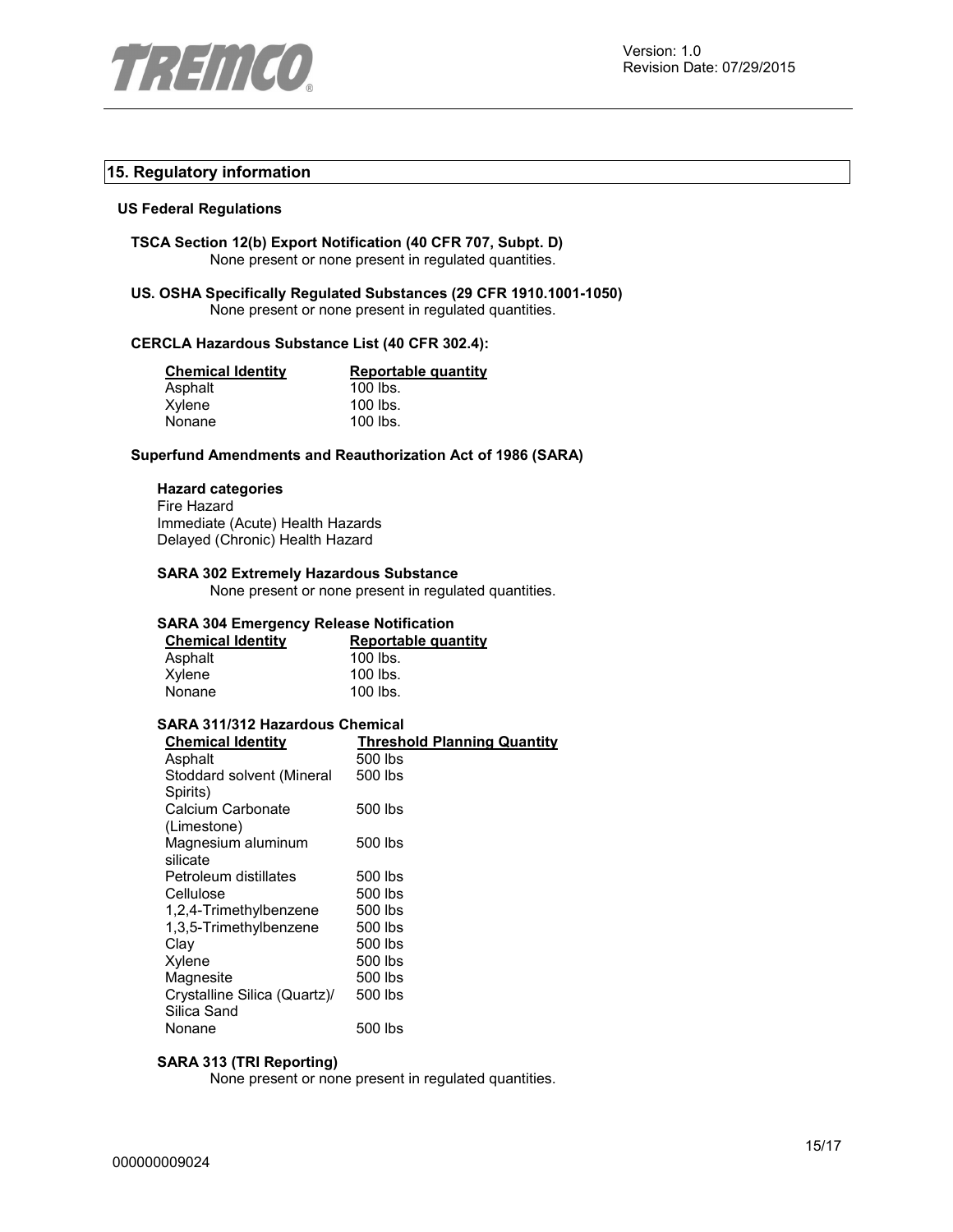

## **Clean Water Act Section 311 Hazardous Substances (40 CFR 117.3)**

None present or none present in regulated quantities.

#### **Clean Air Act (CAA) Section 112(r) Accidental Release Prevention (40 CFR 68.130):**  None present or none present in regulated quantities.

#### **US State Regulations**

#### **US. California Proposition 65**

This product contains chemical(s) known to the State of California to cause cancer and/or to cause birth defects or other reproductive harm.

## **US. New Jersey Worker and Community Right-to-Know Act**

**Chemical Identity** Asphalt Stoddard solvent (Mineral Spirits) Calcium Carbonate (Limestone) Petroleum distillates Cellulose

#### **US. Massachusetts RTK - Substance List**

**Chemical Identity** Asphalt Stoddard solvent (Mineral Spirits) Calcium Carbonate (Limestone) Petroleum distillates Cellulose Crystalline Silica (Quartz)/ Silica Sand

#### **US. Pennsylvania RTK - Hazardous Substances**

**Chemical Identity** Asphalt Stoddard solvent (Mineral Spirits) Calcium Carbonate (Limestone) Petroleum distillates **Cellulose** 

#### **US. Rhode Island RTK**

No ingredient regulated by RI Right-to-Know Law present.

#### **Other Regulations:**

| <b>Regulatory VOC (less water</b> | $261$ g/l |
|-----------------------------------|-----------|
| and exempt solvent):              |           |
| VOC Method 310:                   | 25.13 %   |

**Inventory Status:**

All components in this product are listed on or exempt from the Inventory.

Canada DSL Inventory List: One or more components in this product are not listed on or exempt from the Inventory.

EINECS, ELINCS or NLP: One or more components in this product are not listed on or exempt from the Inventory.